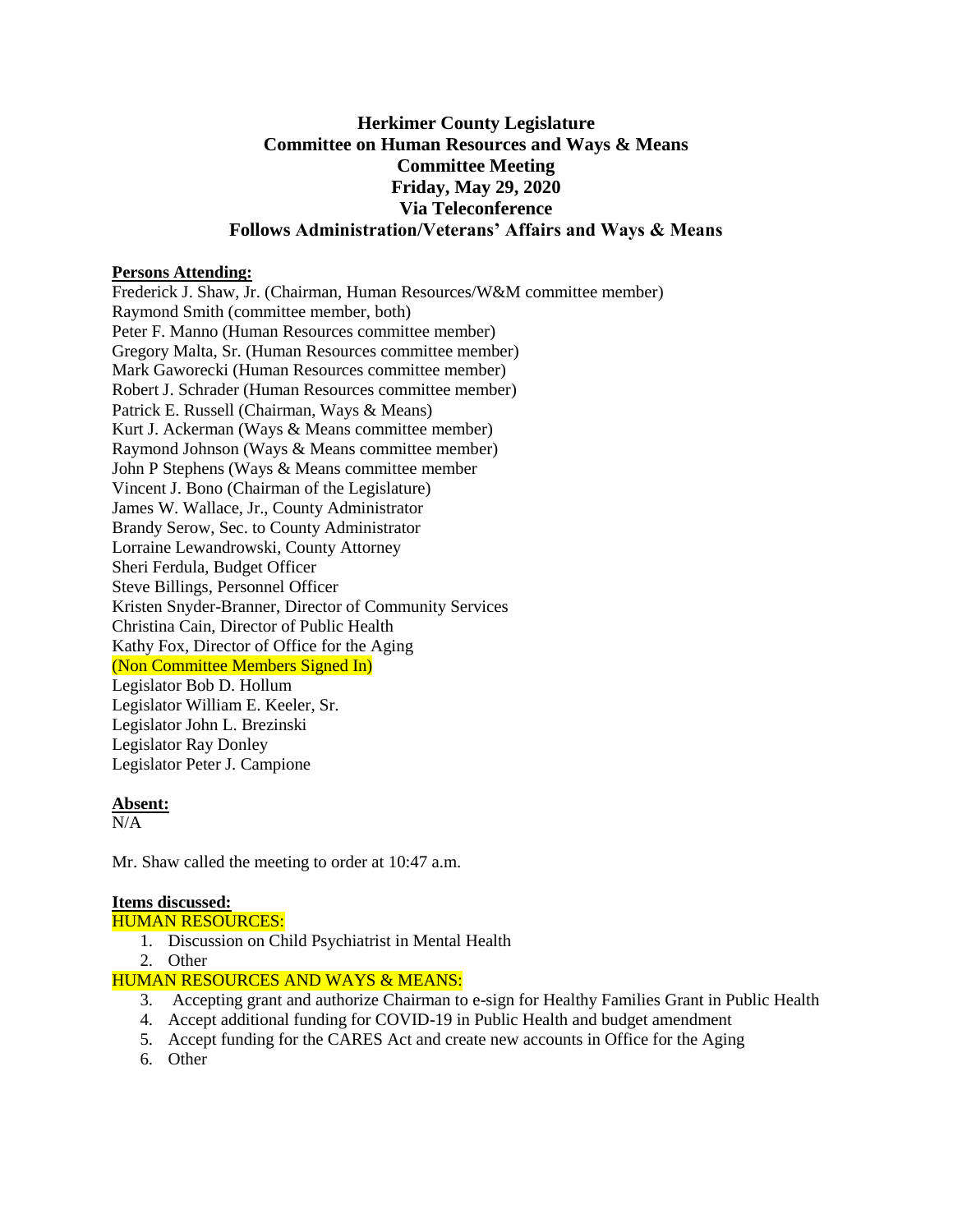# **Committee Vote Record:**

HUMAN RESOURCES:

Mr. Shaw stated "Number one is discussion on Child Psychiatrist in Mental Health. Is Kristen on the phone?"

Kristen Snyder-Branner stated "Yes. This is just a communication and the opportunity to discuss that our child psychiatrist, Dr. DeStefano, who has been with us since 1991, is going to be retiring at the end of June. We've known about this for quite some time. He gave us 3 or 4 months' notice. We were unable to secure another child psychiatrist. We need to change the population served at the clinic to be 18 years old and up and then those individuals' ages  $5 - 17$ , the Neighborhood Center is going to be opening up a Herkimer office. They are already in four of our schools in Herkimer County and they will be servicing the people that we need to discharge. So some of them will be going to them but we've also given them the option to go to Community Health and Behavioral or Cuba counseling or any other area place. I don't expect this to impact revenue or staffing. Dr. DeStefano was here two days a week so there would be lost revenue with the visits he was providing but also we were paying him \$140 something an hour so I don't think it's going to have a huge impact."

Mr. Shaw asked if anybody had any questions.

Mr. Malta asked "Is there a saving for the County that way?"

Kristen Snyder-Branner responded "I think it's going to be about even. We don't have to give the Neighborhood Center any money. They are operating on their own so they are coming in, they are seeing people out of their clinic but we are not giving them any money. We are just not seeing children at this location anymore."

Mr. Schrader asked "So we wouldn't be giving any reimbursement whatsoever, right Jim?

Mr. Wallace responded "That's correct."

Kristen Snyder-Branner stated "The Neighborhood Center, their child psychiatrist I don't even think is in New York State. They do Tele psychiatry which we do not."

Item #1 – No vote taken. Discussion only.

Item  $#2 - N/A$ 

#### HUMAN RESOURCES AND WAYS & MEANS:

Mr. Shaw stated "Number three, accepting grant and authorize Chairman to e-sign for Healthy Families Grant in Public Health. Christina, you have the floor."

Christina Cain stated "Thank you very much. So this is just our annual Healthy Families Grant. It's stable at the same amount as last year and based on that we are still continuing to serve the same number of families which is in the 85 to 125 range. We can have a capacity of 82 to 105% at any given time."

Mr. Shaw asked if there was any discussion.

Item #3 – On motion of Mr. Malta, seconded by Mr. Manno for Human Resources and on motion of Mr. Stephens, seconded by Mr. Johnson for Ways & Means, Item #3 was voted on, approved and moved for Resolution.